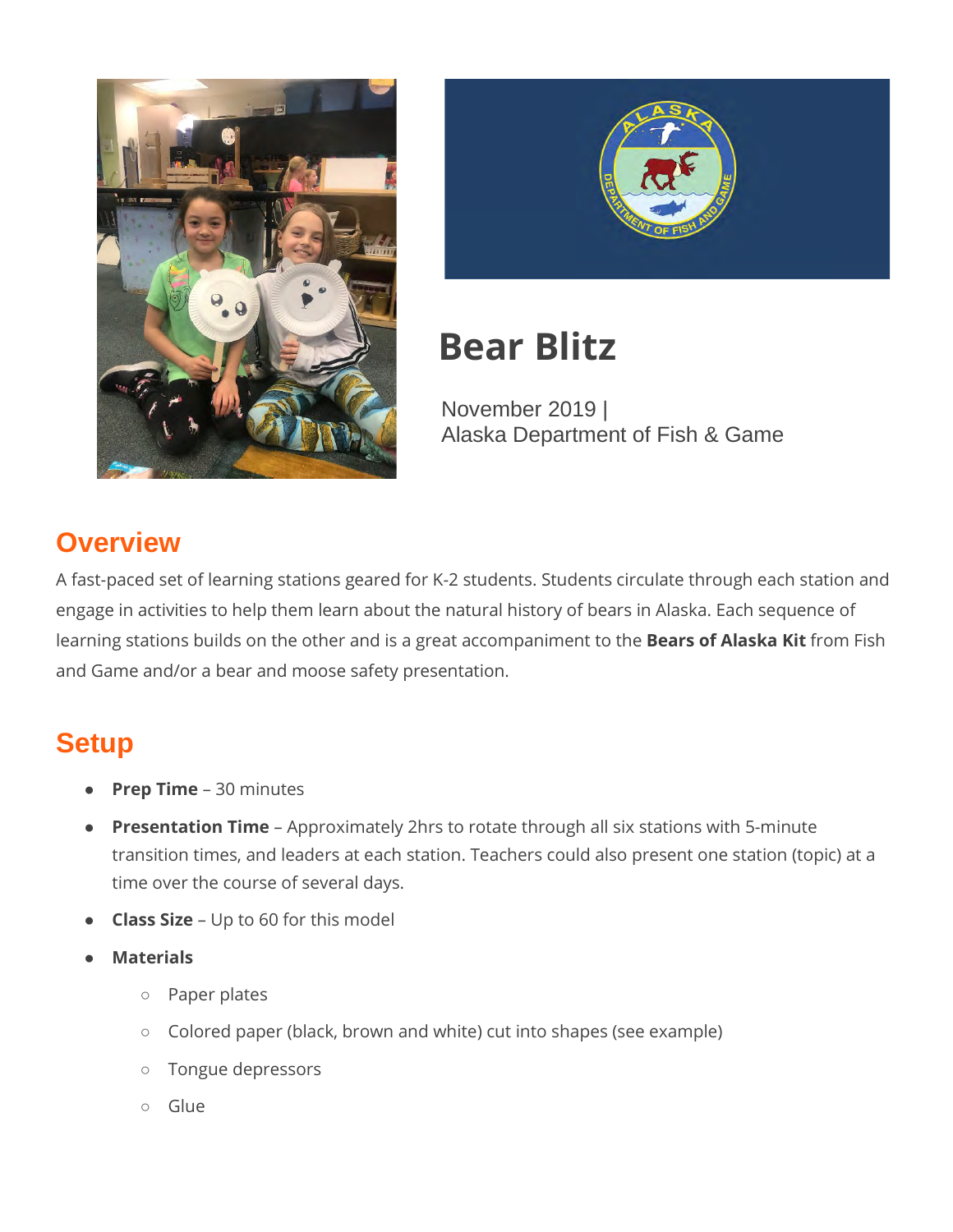- Assortment of Bear books, fiction and non-fiction, for a reader station. Suggestions, ' *And the Bear Snores On* or *Alaska's Three Bears'*
- Bears of Alaska Kit: secure from regional office of ADF&G or ARLIS library in Anchorage. Kit includes Smell-O'Vision activity, skulls, pelts, bear walk tarp, scat, positive tracks and large habitat photos.

# **Presentation**

### **Introduction**

Divide students into 6 groups, students may begin at any station. Remind students that today they are learning about Alaska's three bears--how they move and their special adaptations, both physical and behavioral.



### Station 1: Bear Skulls Tell a Tale

(Skulls provided in the Bears of Alaska Kit, for more skull information go to alaska.gov/go/4P5X and check out the skull curriculum)

Students sit at a table or on the floor to avoid mishaps and mishandling of the skulls. Please be sure students do not stick their fingers up the nose hole of the skulls.

- **Eyes:** 
	- o **Points to ponder:** What do you notice about the eye holes of all three bears? Are they on the front of the skull or on the sides? Remember, eyes on the side, you hide. Eyes on the front, you hunt. Do our bears hunt or hide from prey?
	- o **Answers:** Bears are predators, Kodiak bears are apex predators. They hunt!
- **Teeth:** 
	- o **Points to ponder:** Notice the bear's teeth. Sharp pointy teeth are good for tearing meat and flat teeth are better for grinding plants. Compare the skulls. Do all the bears have sharp pointy teeth AND flat grinder teeth?
	- o **Answers**: Brown and Black bears are considered 'omnivores' eating both plants and meat, Polar bears are considered carnivores, eating primarily meat. Their back-triangle teeth act like scissors to slice up meat much like a dog.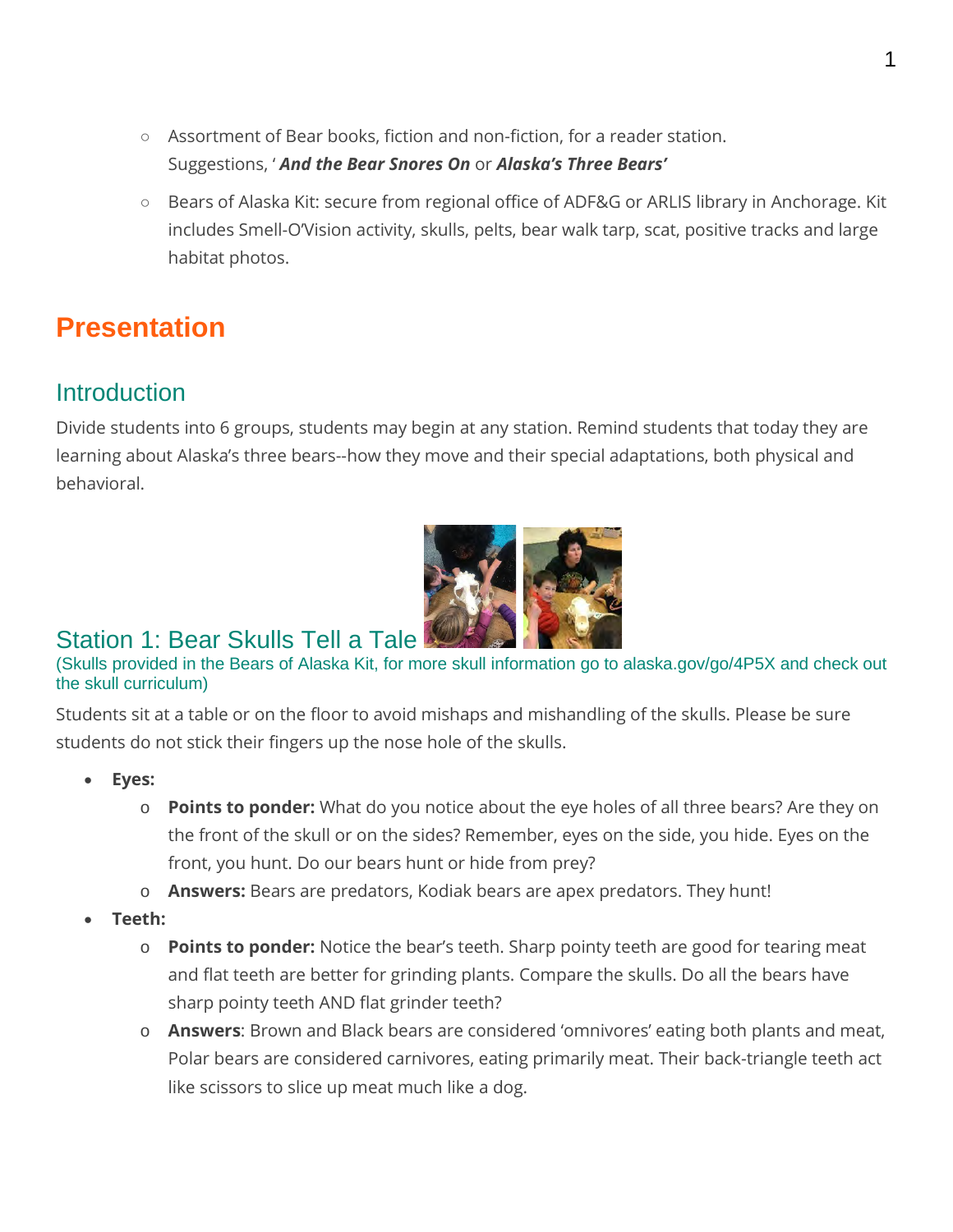- **Noses:** 
	- o **Points to ponder:** Look up the nose hole on each skull. What do you notice? Those tiny delicate bones are called turbinus. The more of those bones you have, the better you are at smelling. Bear noses are like dogs. Bears can smell food miles away and even can smell through ice and water. Compare all three bears. Which bear has the most turbinus. Humans have very few bones. What does that mean?

### Station 2: Smell'o'vision

### (Small jars with smell inserts provided in the Bears of Alaska Kit)

Students test their capacity to smell and identify the source compared a bear. Let's see how our smelling sense compares to a bear's!

- Remind students of what they have learned about bear noses. How far away can bears smell food? What is the delicate bone in their nose called?
- Tell students that we will see if we can smell as well as a bear. Although bears can smell from miles away, we will smell our items a little closer.
- Pass one smell jar around at a time. Remind students to not blurt out what they think is in the jar, they should 'keep their guess inside' until the reveal. Students can share what they think it is after everyone has smelled the jar. Repeat this process for each jar.
- If you have time do another round with the smell jars, ask students to stand up with their eyes closed and take a step away from the table. Put out one smell at a time. See if the students can smell what is in the jar.
- **Points to Ponder:** Bears can smell food miles away, depending on the wind directions and strength. Bears can smell people and other odd things. They are very curious, so if they smell a new scent, they sometimes run away or are tempted to investigate! Bears love many things that we might consider smelly. What is something smelly that we put outside every week that a bear might find interesting? (Garbage)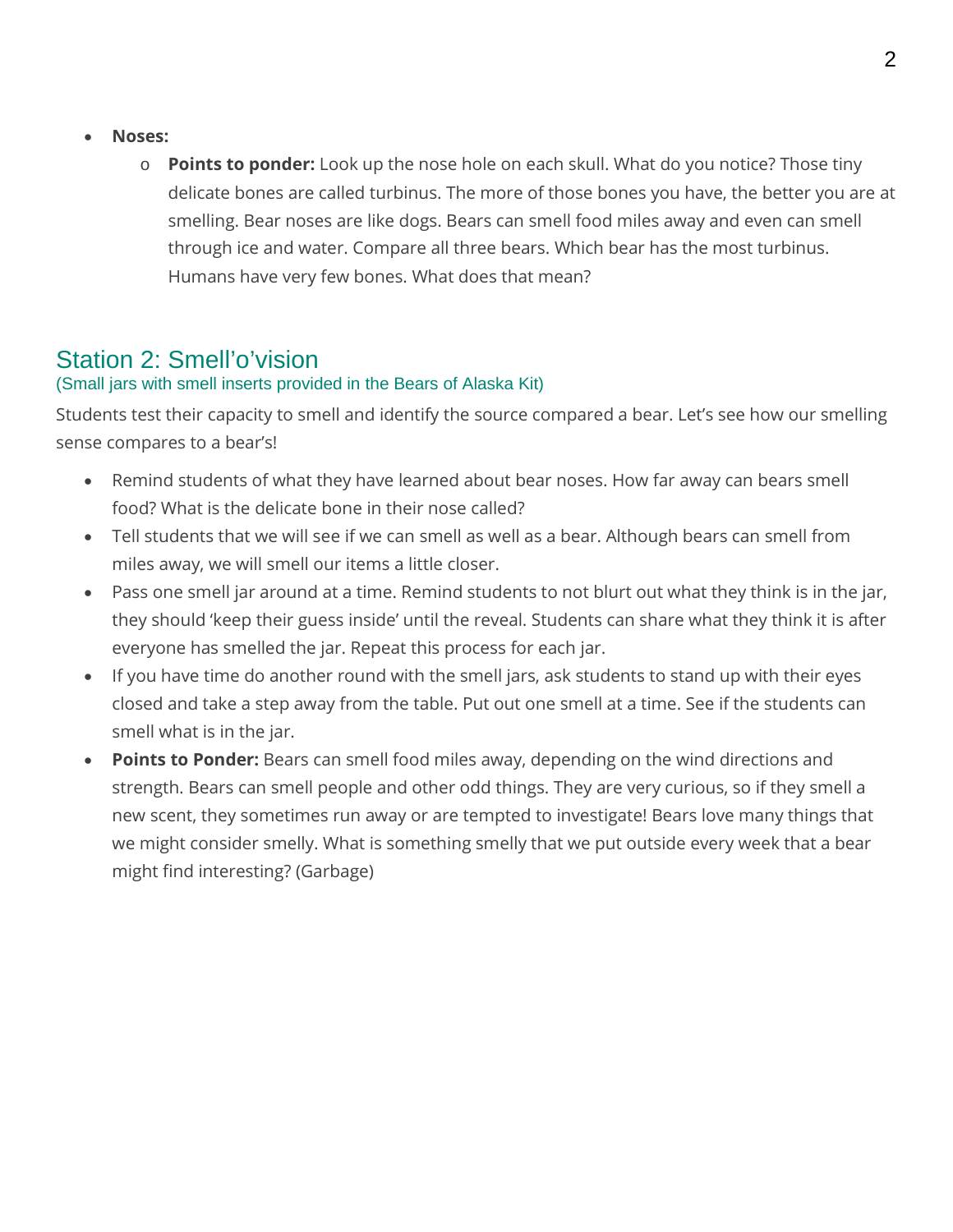

Station 3: Bear Coats (Bear in the Bears of Alaska Kit, for more fur information go to alaska.gov/go/4P5X and check out the fur curriculum)

Students explore the texture and color of bear fur. Working with a student partner they can discuss the answers to these questions. Station leader points out fur and claw qualities.

- How does a bear's fur help it survive in its habitat? Wild animals benefit from blending into their environment to hide from predators or to help them surprise their prey.
- How thick is a bear's fur? Why does it have to be so thick?
- Look closely at the claws on the black and brown bear. What is the same and what is different? Which set looks like it would help the bear climb a tree? Which one looks best for digging?
- Can you imagine which bear lives in the snow and ice? Which one mostly lives in the forest? Which one mostly lives in open spaces



### Station 4: The Bear Walk

(Bear trackway tarp and bear tracks provided in the Bears of Alaska Kit, if you don't have a tarp you can make the trackway using the stencil at: [www.fishwildlife.org/application/files/5515/3479/8260/Lunch\\_for\\_a\\_Bear.pdf\)](https://www.fishwildlife.org/application/files/5515/3479/8260/Lunch_for_a_Bear.pdf)

Students learn the difference between the front and back feet of bears, how they manage their 'gait', how many toes they have, and the way their claws show up in tracks. After explaining each student goes through the bear walk individually. Students can give support to others while they wait their turn.

- When bears walk, they move their front and back paw on the same side at the same time. Let's practice! Notice this bear trackway. Show the students the difference between the front paw and the back paw.
- Explain the bear walk. Begin with your hands on the front tracks at the end of the tarp. Next, move your right hand and foot forward to match the tracks, now your left. In the middle of the tarp the bear changes what it is doing. What's happening here? The bear is standing up. Why would they do that? Sometimes bears stand to get a better view, to make themselves look bigger, or to get a better scent of 'something' on the breeze. When you get to the center, stop and stand up!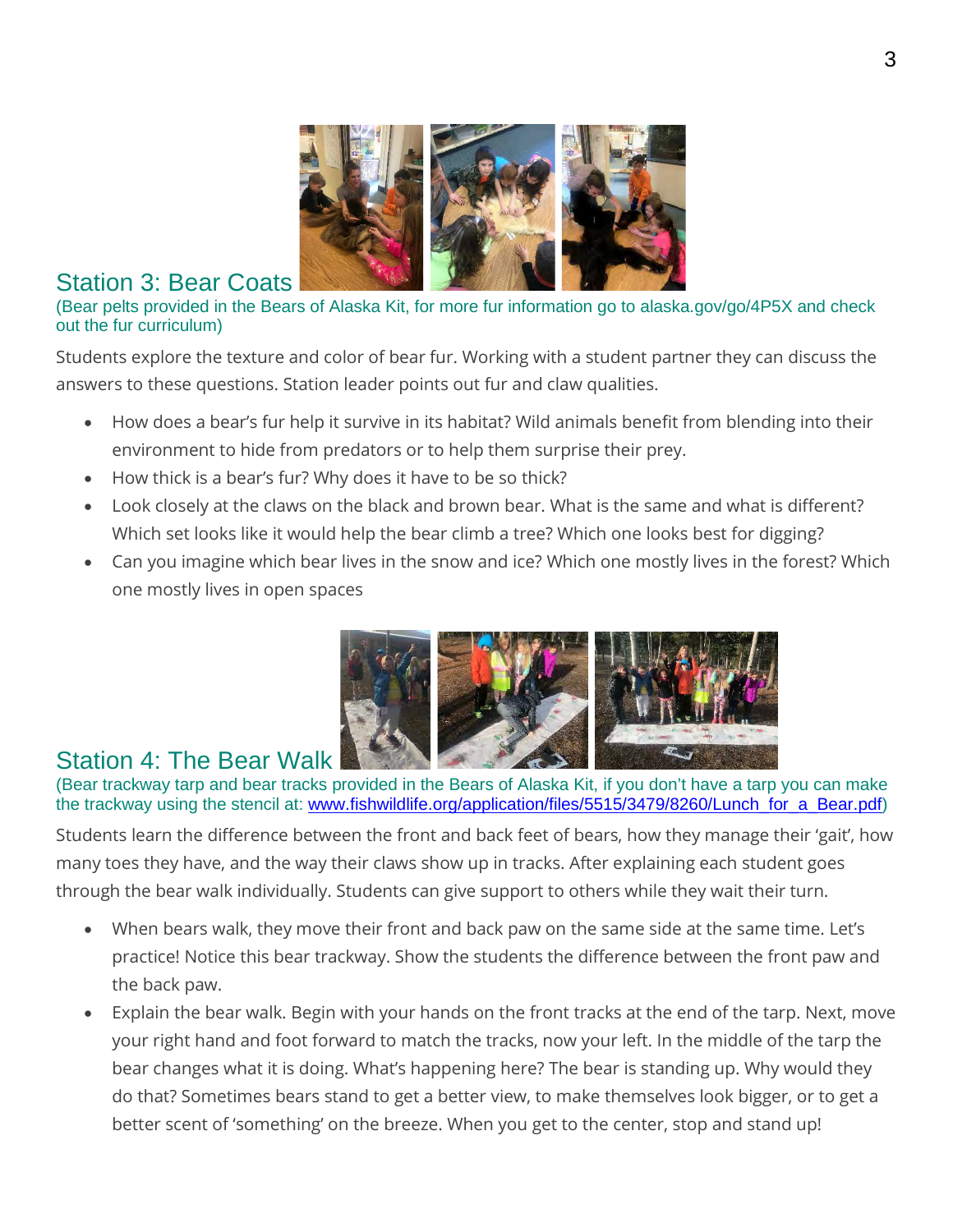Let's try to walk like a bear.



## Station 5: Bear Masks

**Pre-make**: Paper Plates with tongue depressors attached.

Students use torn paper shapes and markers to create a bear mask and match their bear 'type' with the associated habitat. See sample photo. After students make their masks, they can sort themselves in front of the appropriate habitat type. See questions from fur types. Great opportunity for a photo booth!



### Station 6: Bear Book Review

Gather reading level appropriate books on bears. Try to find both fiction and non-fiction for students to independently review. Not all books need to be relative to your location, as some good discussion can occur as you compare your local reality and the differences in the text. Students that require more guidance could have a book read to them. Suggest 'The Bear Snores On' to address hibernation and the fact that bears do wake up during this period. They can rouse because they didn't get enough food the season before, they are interrupted by humans or other animals, or they are tending their babies. Most go back to 'sleep' if the season hasn't changed.

**Points to Ponder:** How could a bear sleep all winter? Do bears wake up and why? Why don't we sleep all winter? What do bears have to do to get ready for their long winter nap?

## Review with the Entire Group

How many bears does Alaska have? If you were a Polar Bear, what would your habitat look like? Why are black bear claws curved? How does this adaptation help them? Are all black bears black? Will someone demonstrate how to walk like a bear? How many toes does a bear have?